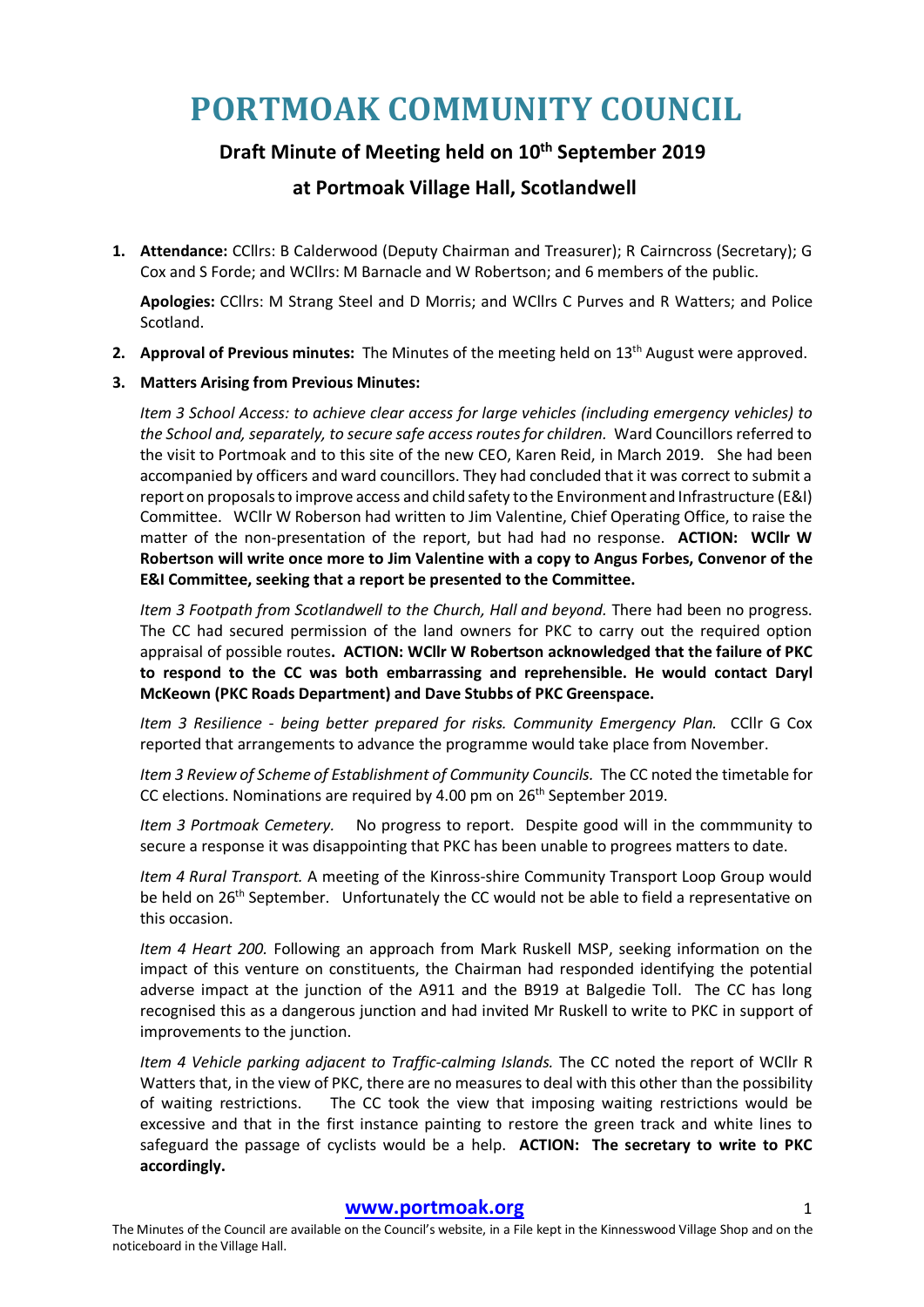*Item 4 Hedges: 1) Woodmarch; and 2) Bruce Road/A911 junction.* The owners of Woodmarch had yet to be contacted while those at the property at the Bruce Road/A911 junction were aware of the matter and would take action. Both would need to be taken forward to a conclusion and would remain under review. *3) Overgrowth on the path from Easter to Wester Balgedie alongside the A911, 4) Hedge growth impeding passage on the footpath from Easter Balgedie to Kinnesswood, and 5) impeded site lines to the left at the junction with the A911 and the road to Wester Balgedie.* **ACTION: the CC would pass these matters to PKC but acknowledged that if resources are limited then other solutions may be required.** 

- **4. Kinnesswood Village Shop.** Lesley Botten, a resident of Kinnesswood, was welcomed to the meeting and reported on the open meeting at the Village Hall held on 5<sup>th</sup> September to find out how the community might respond to David and Ishbel Buchan's offer to sell the Kinnesswood shop to the community. Some 73 folk attended and participated with enthusiasm in a programme "compered" by Dave Batchelor and aimed at identifying community opinion. Suggestions were wide ranging and focused on encouraging more diversified shop use (with local fresh fruit and vegetables) and selling local crafts and/or including some sort of a café or hub or activity centre. Anonymous pledges towards start-up costs amounted to £21,000. While 27 people said they could volunteer to work in the shop if it was run by the community, a range of other skills was also offered. It was acknowledged that time was short. Seven people have offered to form an initial steering group to investigate possibilities further. This will meet shortly. Going forward there could be a relationship with the nascent Kinnesswood Community Trust.
- **5. Loch Leven: arrangements for assuring and sharing information on water quality.** On the 7th November the boundaries of the CC will extend to encompass approaching half of Loch Leven including St Serf's island. In seeking to interact with the current bodies with an interest in the Loch the CC had been surprised at the number involved. This work had coincided with a number of blue/green algal blooms which had culminated in public warning notices advising no human or animal contact with the water and restricting fish consumption. WCllr W Robertson had acknowledged that communication about the status of the Loch was not always clear and had sought further information on the levels of water pollutants and whether they were increasing. There were a number of questions that could be of interest to the public:
	- *Phosphorus concentrations:* has the rise in phosphorus concentrations recorded by the Centre for Ecology and Hydrology in 2017 continued?
	- *Climate change:* Looking forward, what is the likely impact of climate change: a warmer and wetter climate punctuated by extreme events e.g. heavy rainfall and flooding? Is the Loch getting warmer?
	- *Green/blue algal blooms:* What is the relationship between the occurrence of blooms and water temperature and/or phosphorus levels?
	- *Informing the public:* Is the process of informing the public of blooms clear and robust?
	- *Waste water treatment plants:* Are these plants effective and able to accommodate excess drainage following heavy rainfall without compromising function?
	- *Housing:* Does PKC hold to its policy of *"Reallocation of 10% of the housing land requirements for the Kinross Housing Market Area to the Greater Perth Housing Market Area for environmental reasons"?* If so can that be reconciled with the new more "flexible" approach to meeting the Kinross-shire housing requirements proposed in the forthcoming PKC Local Development Plan?
	- *Public interest:* How are the interests of the wider community, businesses and the tourist and leisure industry recognised? What is the economic cost if water quality is compromised?

#### **6. Reports:**

1. **Police**: 1) Nothing of significance to report; and 2) The CC also noted the Area Commander Bulletins of: 14<sup>th</sup>, 21<sup>st</sup>, and 28<sup>th</sup> August and 4<sup>th</sup> September.

## **www.portmoak.org** 2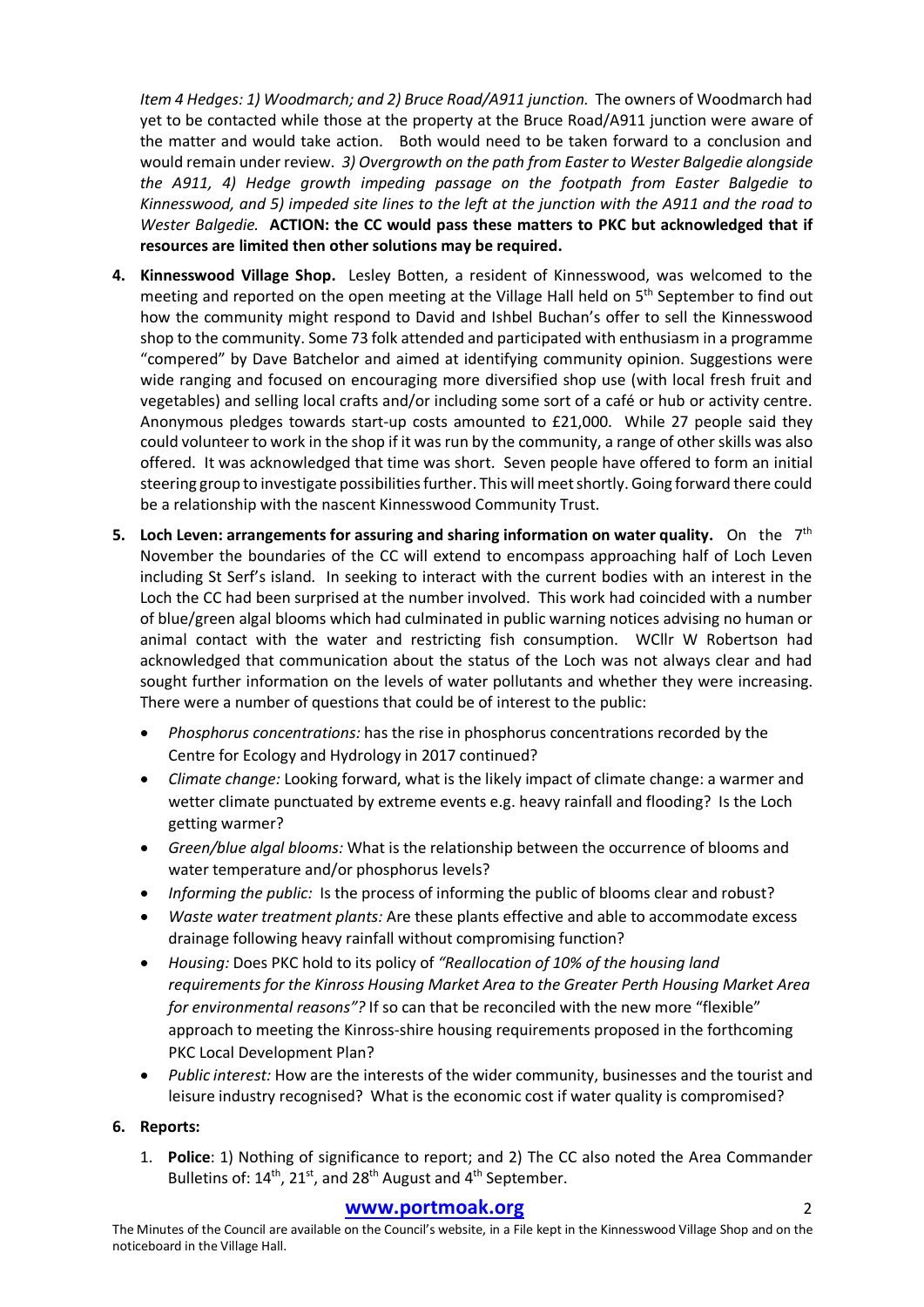2. **Treasurer:** The balance at the month ending 31<sup>st</sup> July was £700.00 in the General Account; and £1,621.07 in the Michael Bruce Way Account giving a total of £2,321.07. The new financial year would run from  $1^{st}$  September to  $31^{st}$  August. The CC would meet that requirement by having accounts to  $31<sup>st</sup>$  August 2019 ready shortly. These would be presented to the CC at its October meeting.

#### **3. Planning: to include:**

*a) New applications*:

*19/01236/FLL* 22Gamekeepers Road, Kinnesswood. Erection of an ancillary building. No comment.

*19/01382/FLL* Land 60M SW of Lomondmuir Farm. Erection of 4 Glamping Cabins and associated works.Jonathan Sloan, applicant, was welcomed to the meeting and explained what was proposed. Farming often now requires a more diversified business plan and this part of the farm was not only the least productive but was suitable for such a development. The site would be accessed from the core path and right of way "Dryside Road." The four units would not be readily visible, would enjoy suitable landscaping and would be commissioned over a period of time. Waste disposal would be compatible with Loch Leven Catchment Area requirements. The cabins would be built on site and would provide employment during construction and thereafter. The CC would comment following a site visit.

- b) *Progress with Developments: Westfield FIFE:* A meeting of Westfield Liaison Group held on 28th August had included a useful visit to the extensive site. In discussion thereafter between community and ward councillors, council officers and representatives of Hargreaves Land and Brockwell Energy the following points arose: 1) once preliminary work had been completed, there was every intention to press ahead with the Energy from Waste plant through a three year construction programme starting in mid 2020; 2) although there was planning consent to erect a gas peaking plant (up to ten gas engines with a generating capacity of 19.96MW), the preference was now to move to install significant solar panel generating capacity. Although some three years off, contracts to support 70% of the waste processing capacity had already been agreed. The option to secure possible "community benefits" was acknowledged. On site billboard signage would be erected shortly. Full minutes of the meeting would be circulated shortly to CC members. The next Community Liaison Group would be 20th November 2019 at 18.30.
- **4. Roads:** The CC noted that despite a visit from the "drain sooker" two problems remained: 1) on the B920 leaving Scotlandwell the drain on the left behaved as a "spring" as water was backed up and could not reach the ditch running alongside the Moss Access road; and 2) on the A911 at Wester Balgedie opposite the Toll, despite drain clearance water still accumulated. **ACTION: The secretary to contact Garry McConnell, PKC.**
- 5. **Paths Group:** To note:
	- *a) Path from Lochend to Heritage Trail.* There had been significant progress and a meeting of interested parties will be convened by WCllr Willie Robertson shortly.
	- b) *Dryside Road, Access & Maintenance.* CCllr D Morris will take up the issue of clearance of vegetation.

#### **7. PKC Ward Cllr Reports:**

*WCllr Barnacle* reported that: consultation was underway on five supplementary guidance documents which related to the Local Development Plan; Tayplan had ceased to function; and that a PKC priority listing of road improvements had been circulated. This included a *"puffin crossing"* in Main Street Scotlandwell and possible traffic lights at the Balgedie Toll junction.

## **www.portmoak.org** 3